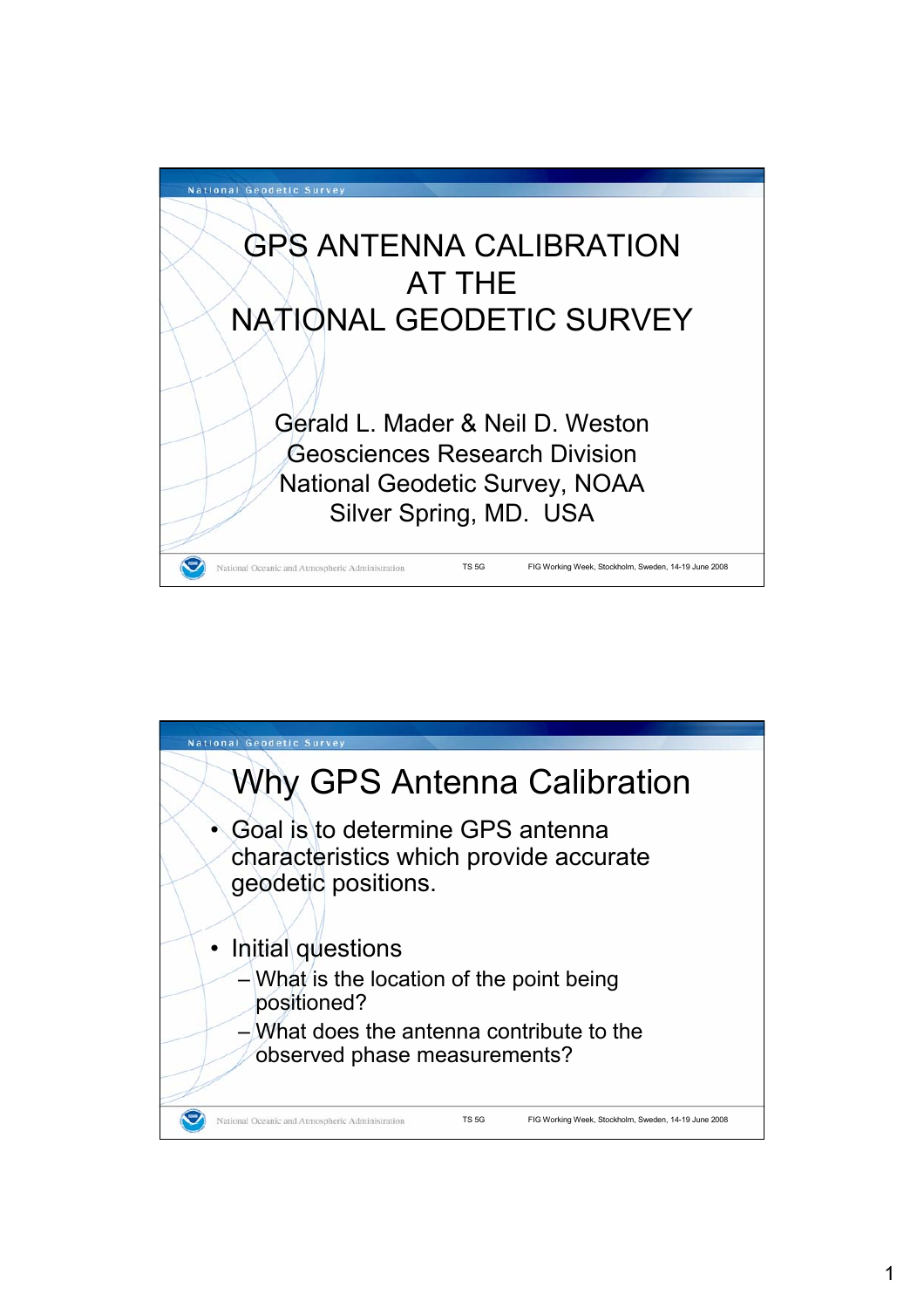

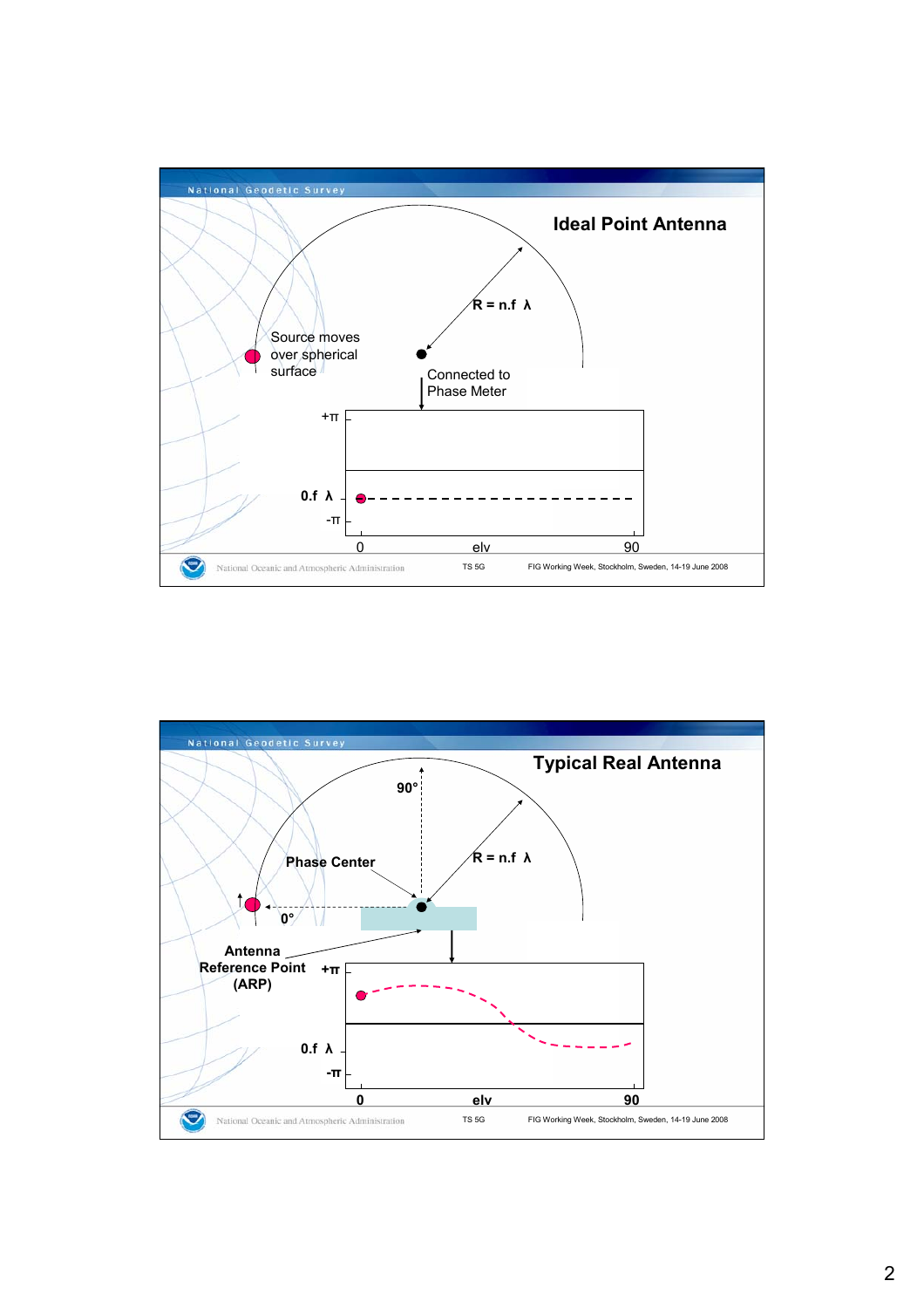

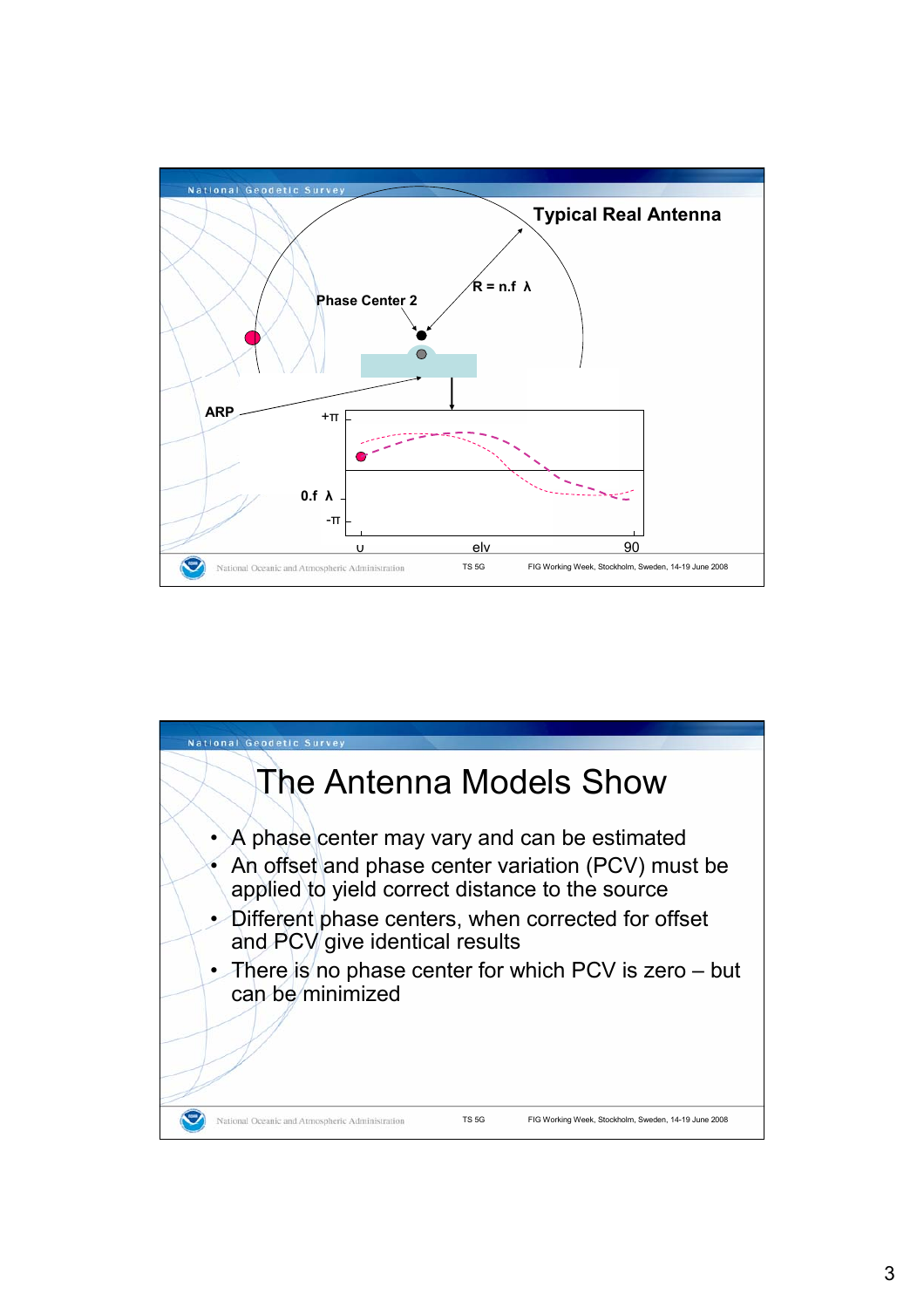

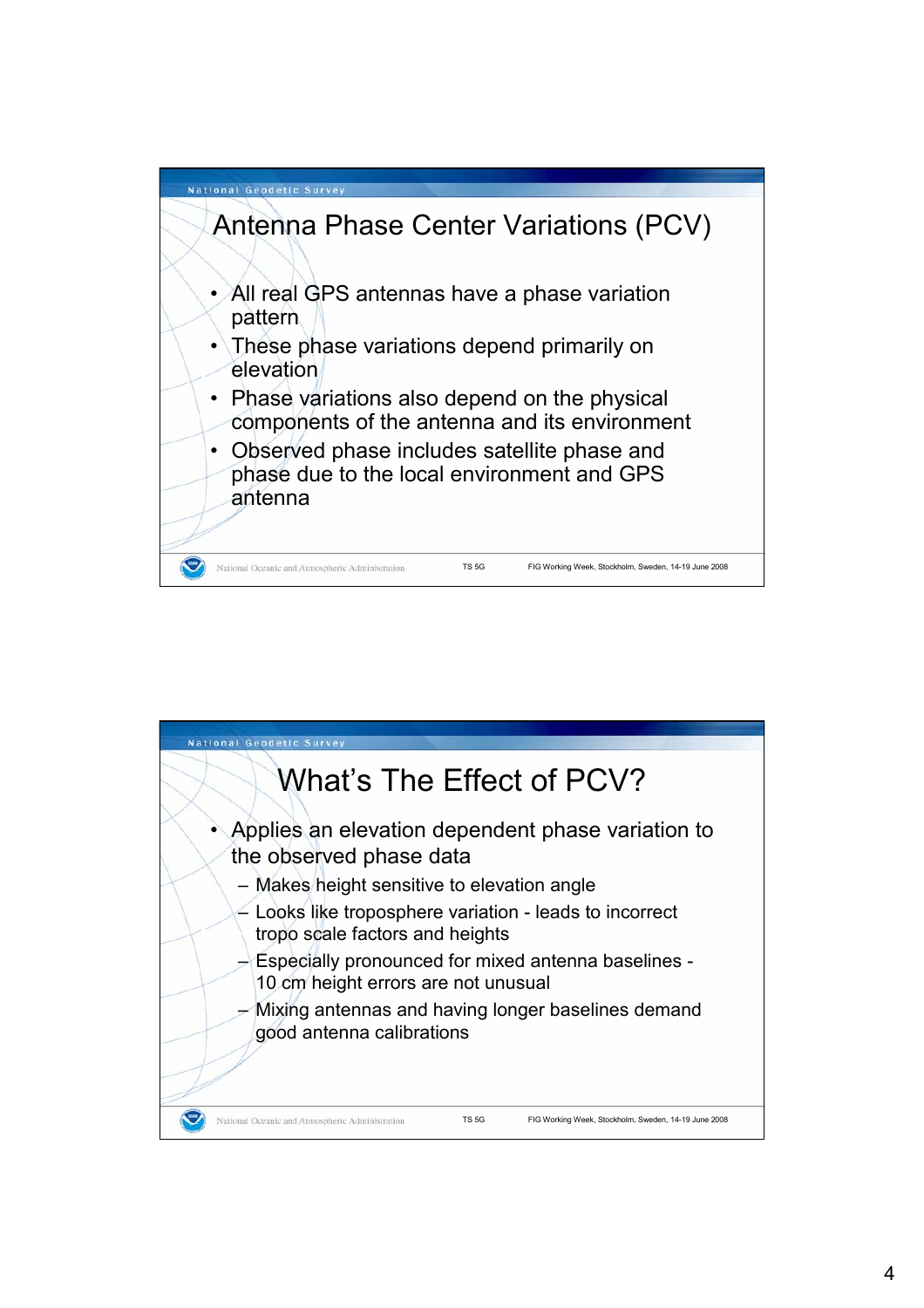

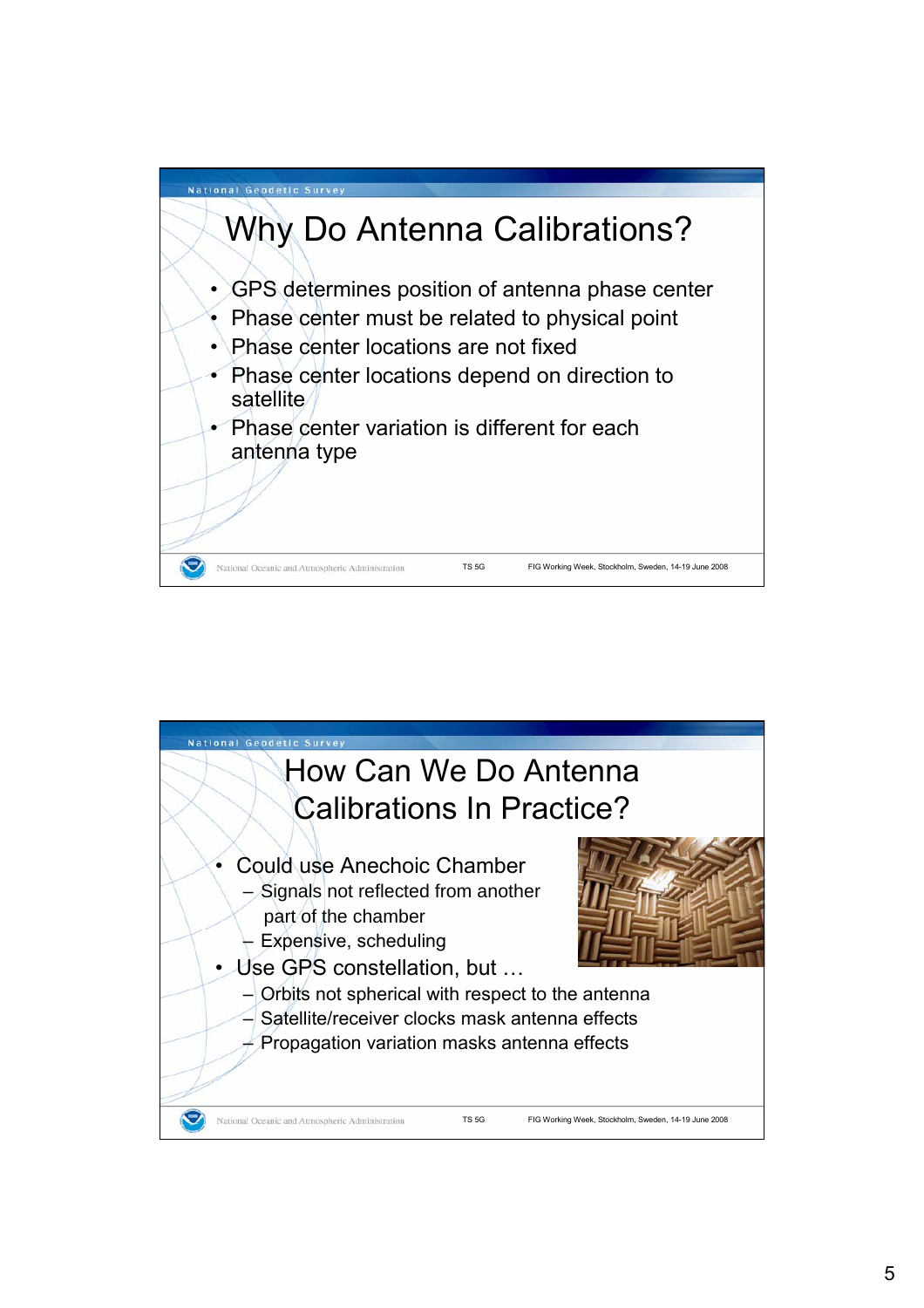

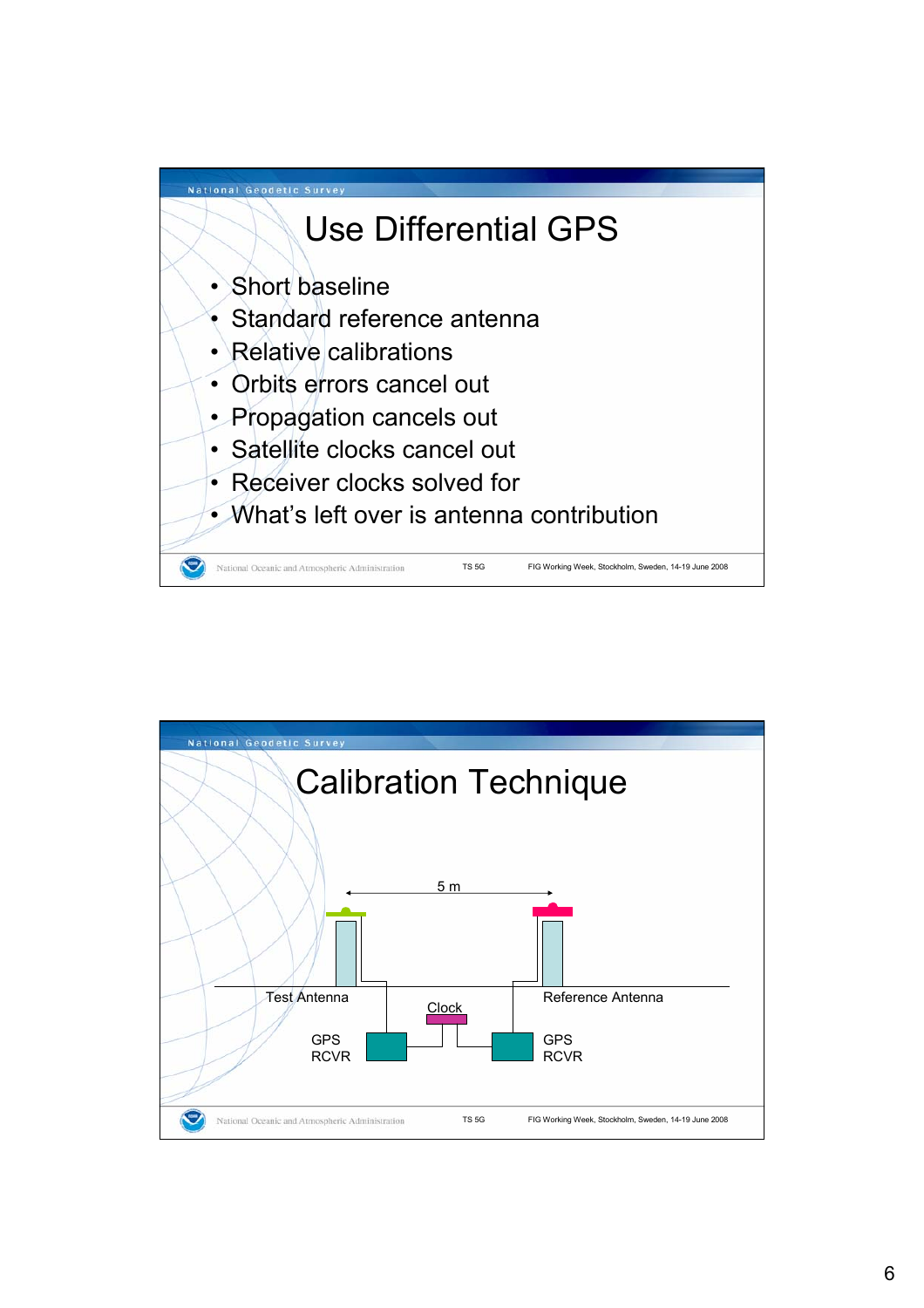

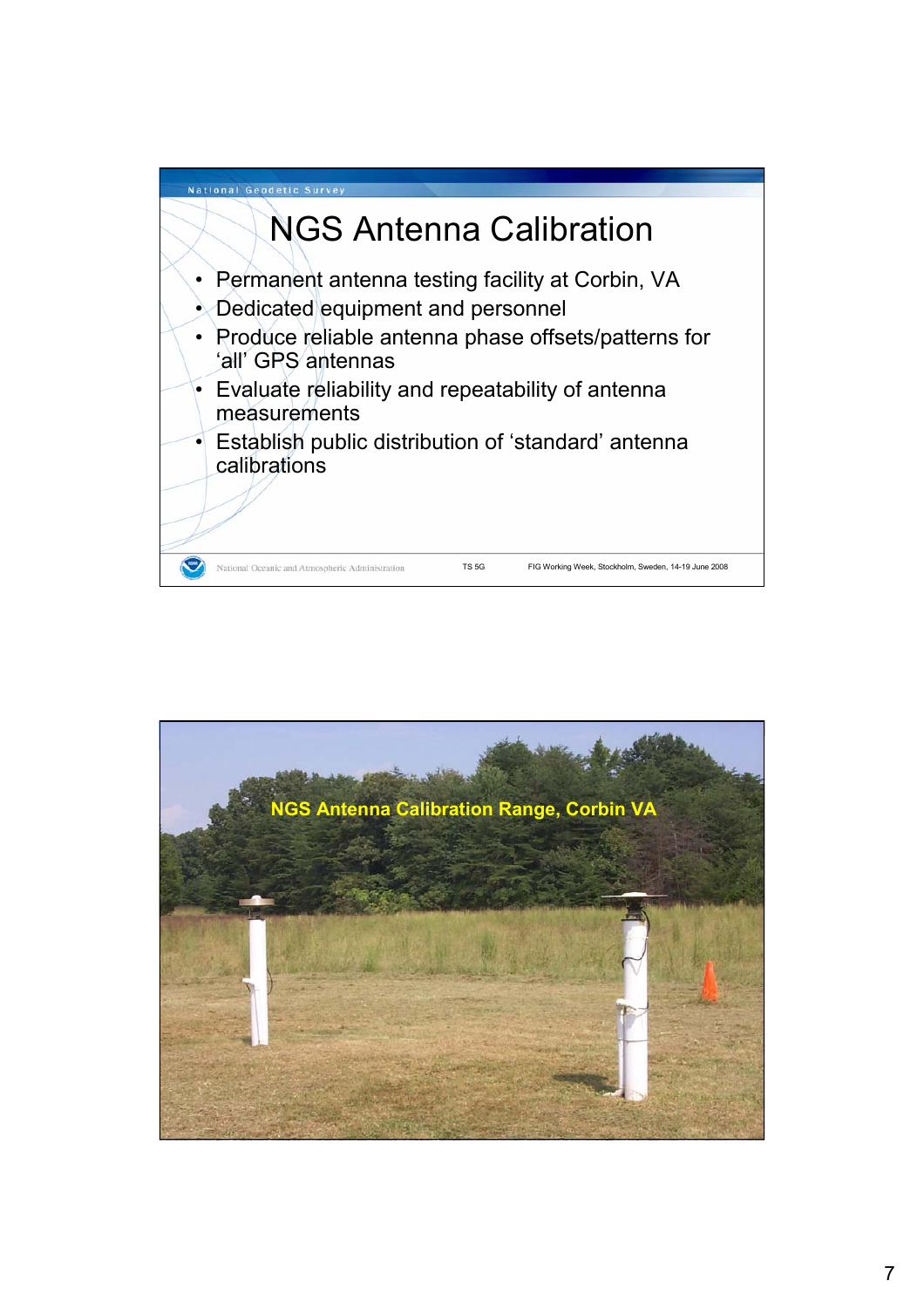

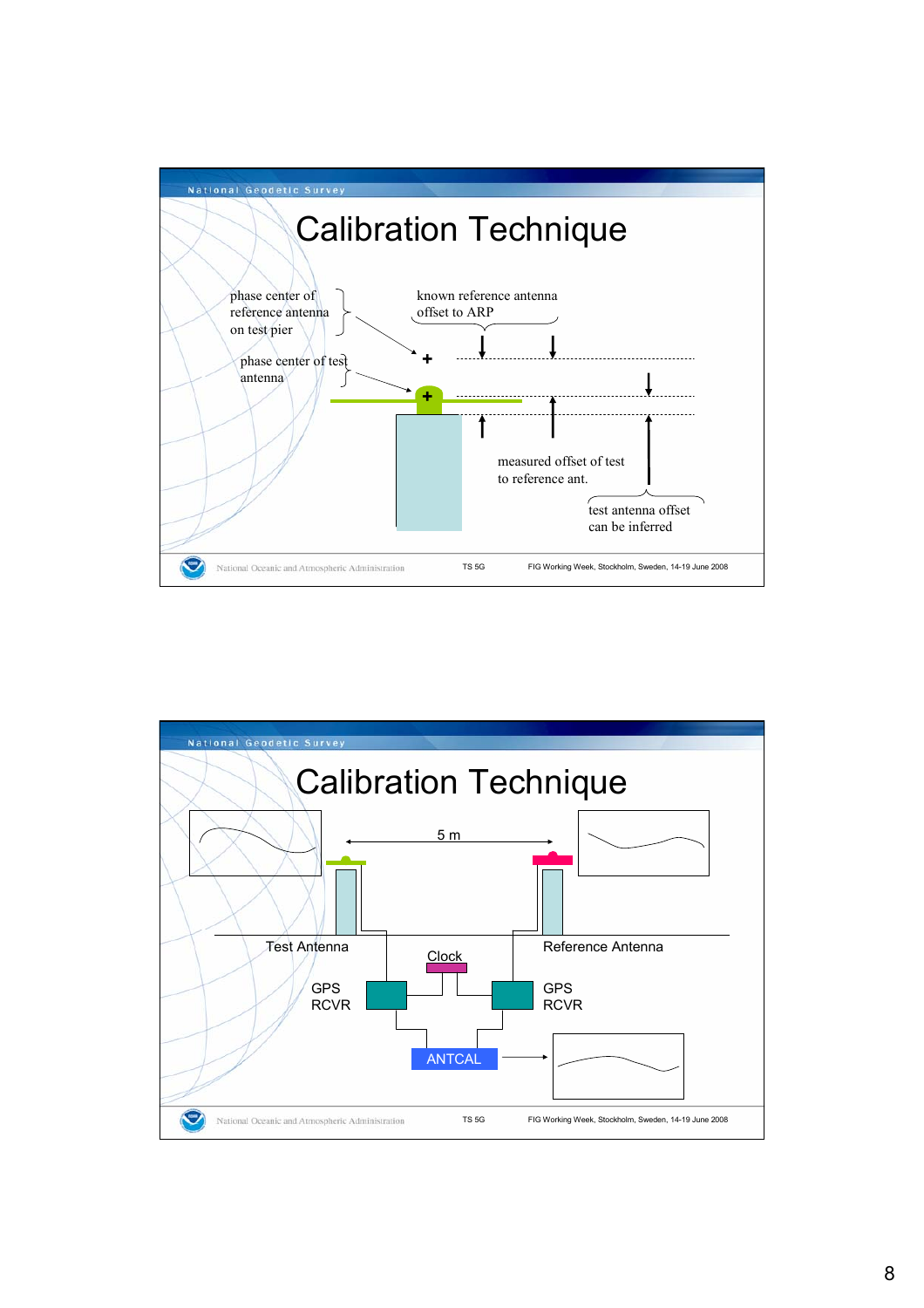

| <b>National Geodetic Survey</b>                                                                                                                                                                                                                                                       |                                                             |                                                              |
|---------------------------------------------------------------------------------------------------------------------------------------------------------------------------------------------------------------------------------------------------------------------------------------|-------------------------------------------------------------|--------------------------------------------------------------|
| <b>Sample Relative Antenna Pattern</b>                                                                                                                                                                                                                                                |                                                             |                                                              |
|                                                                                                                                                                                                                                                                                       |                                                             |                                                              |
| <b>ANTENNA ID</b><br>DESCRIPTION                                                                                                                                                                                                                                                      | DATA SOURCE (# OF TESTS) YR/MO/DY<br>$ AVE  = # in average$ |                                                              |
| $[north]$ $[ east]$ $[ up ]$<br>[90] [85] [80] [75] [70] [65] [60] [55] [50] [45]   L1 Phase at<br>$[40]$ $[35]$ $[30]$ $[25]$ $[20]$ $[15]$ $[10]$ $[5]$ $[0]$<br>$[{\rm north}]$ $[{\rm east}]$ $[{\rm up}]$ $/$<br>[90] [85] [80] [75] [70] [65] [60] [55] [50] [45]   L2 Phase at | L1 Offset (mm)<br>Elevation (mm)<br>L2 Offset (mm)          |                                                              |
| $[40]$ $[35]$ $[30]$ $[25]$ $[20]$ $[15]$ $[10]$ $[5]$ $[0]$                                                                                                                                                                                                                          | Elevation (mm)                                              |                                                              |
| ASH700829.A1                                                                                                                                                                                                                                                                          |                                                             | SNOW Geodetic III 'Whopper' (USCG) +radome NGS ( 7) 97/10/27 |
| $-1.2$<br>$\leftarrow$ .8<br>87.7<br>3.5                                                                                                                                                                                                                                              | 5.5 7.5 9.3 10.7 11.7 12.2 12.1                             |                                                              |
| $.0 \t1.6$<br>10.6<br>9.2<br>$7.5$ 5.6 3.7<br>11.6                                                                                                                                                                                                                                    | 2.0<br>$.0 \qquad .0$                                       |                                                              |
| و.<br>$-1.6$<br>59.8                                                                                                                                                                                                                                                                  |                                                             |                                                              |
| $-2.3$ $-3.9$ $-5.0$ $-5.7$ $-6.2$ $-6.5$ $-6.6$ $-6.7$ $-6.7$                                                                                                                                                                                                                        |                                                             |                                                              |
| $-6.6$ $-6.3$ $-5.8$ $-5.0$ $-3.7$ $-1.7$ 1.0 .0 .0                                                                                                                                                                                                                                   |                                                             |                                                              |
|                                                                                                                                                                                                                                                                                       |                                                             |                                                              |
|                                                                                                                                                                                                                                                                                       |                                                             |                                                              |
|                                                                                                                                                                                                                                                                                       |                                                             |                                                              |
| National Oceanic and Atmospheric Administration                                                                                                                                                                                                                                       | TS <sub>5G</sub>                                            | FIG Working Week, Stockholm, Sweden, 14-19 June 2008         |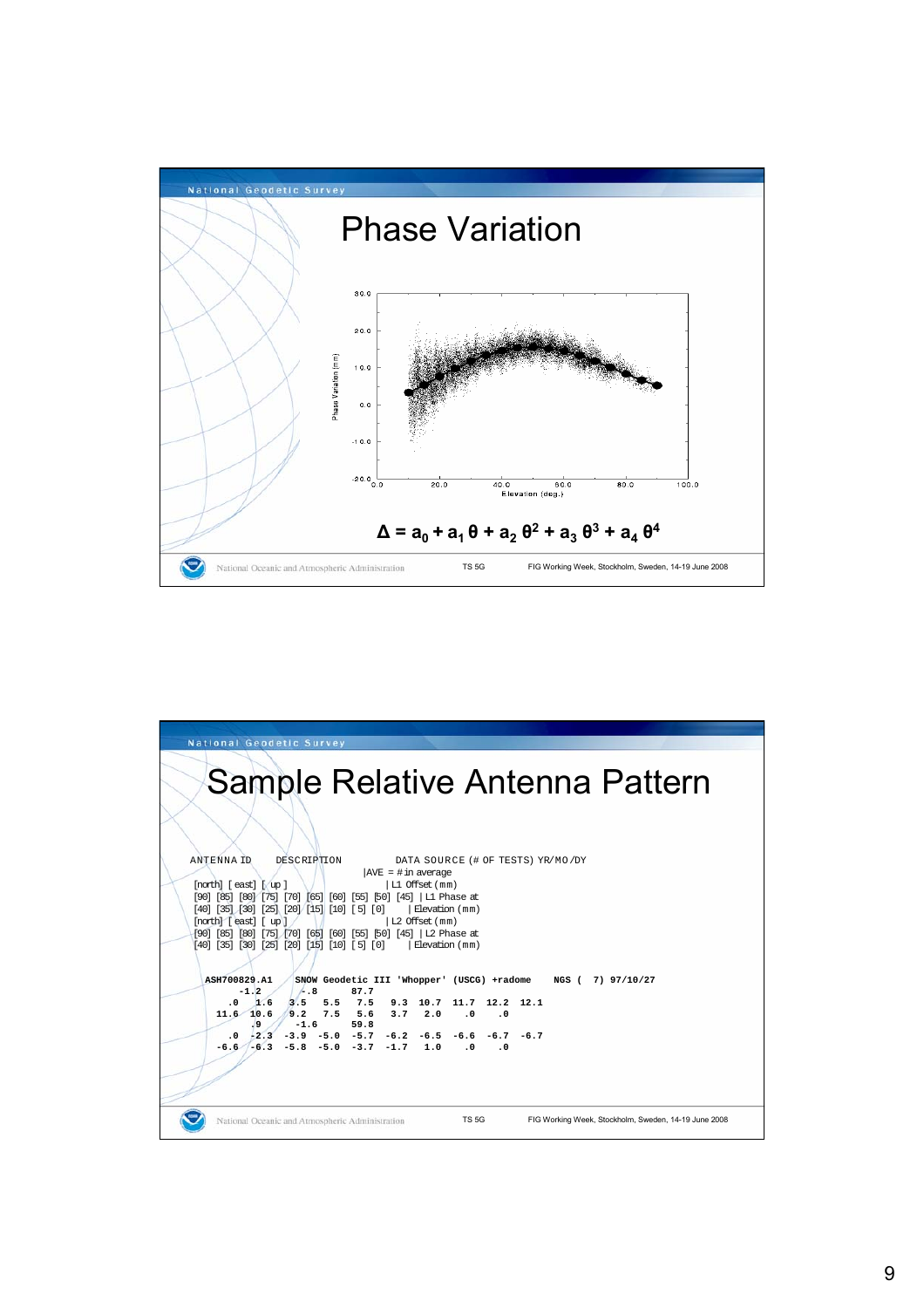